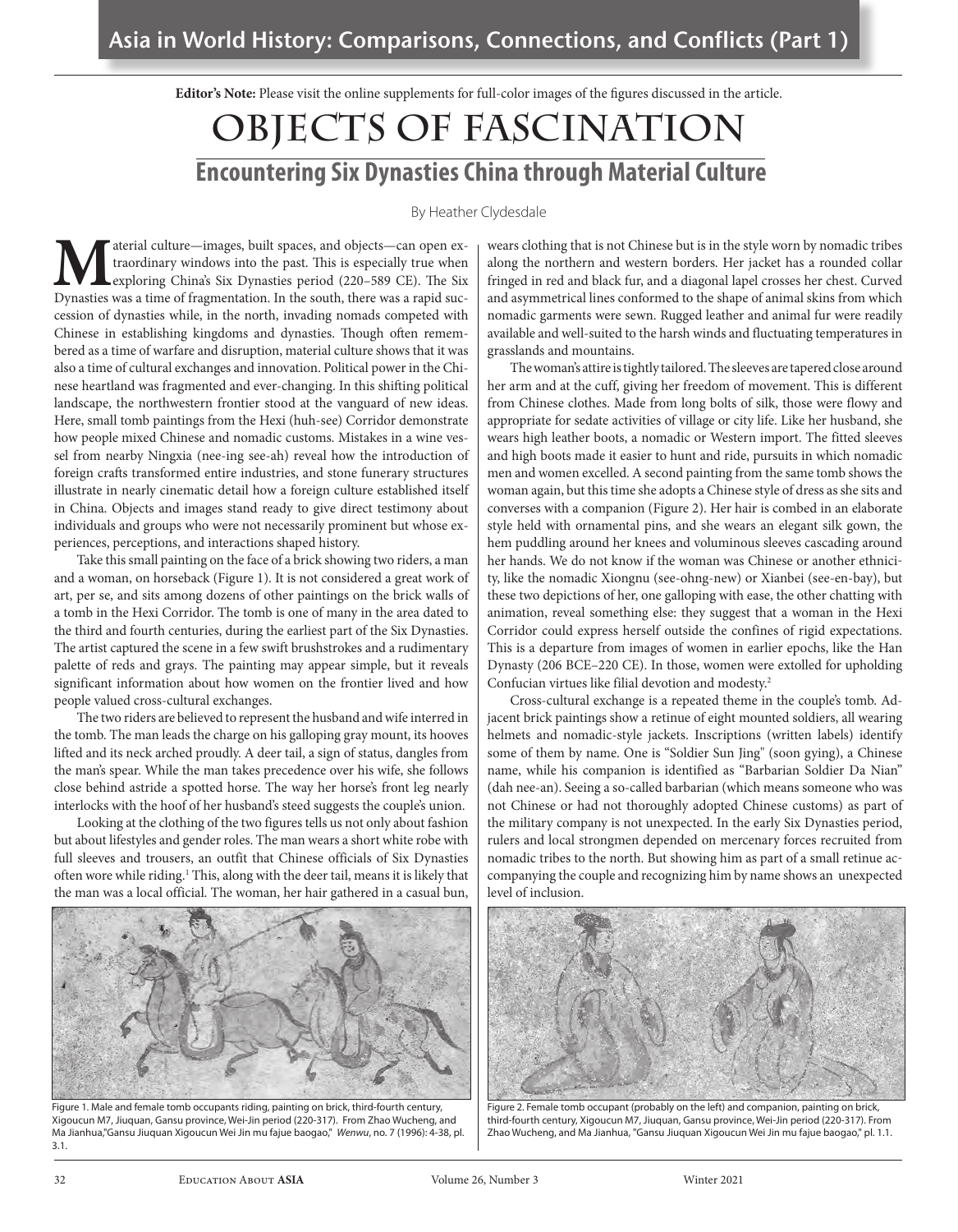



Figure 3: Map of the Hexi Corridor. Modified location map.svg by Uwe Dedering and TUBS, *Wikimedia Commons*, https://tinyurl.com/3unr8x3z.





The people who built this tomb clearly wanted to highlight multicultural facets of their world. This could be an anomaly, except that paintings in nearby tombs from the same period frequently depict people from nomadic tribes smiling as they do traditional Chinese activities like tending to fields and practicing sericulture (the production of silk). Alongside them, people with Chinese clothes and hairstyles cheerfully herd sheep, goats, cows, and horses. Such images are surprising because the conventional view was that Chinese civilization was centered on farming, while nomadic tribes to the north were centered on pastoralism.

In China, agriculture provided the impetus for settling the land, the wealth for building cities, and the means to expanding the empire. It was the foundation for the Confucian social structure and its strictly defined roles for men and women. The grassy steppes to the north and mountains to the west, on the other hand, were too arid for farming, and so people there raised animals such as sheep, goats, cows, and horses. Xiongnu, Xianbei, and others rotated their herds from winter to summer grazing lands. Called pastoralism, this defined important aspects of their society, from small tribal political units, portable felt tents (called "yurts" in English) for dwellings, and a nomadic life on the move. Such a lifestyle favored less differentiation in roles for men and women. Women in nomadic societies learned to ride and hunt from an early age and generally had more prominent roles in public life.3 Chinese women of means, on the other hand, were expected to abide mostly in confines of courtyard homes, where they were bound by protocols and responsibilities. Chinese and nomadic cultures were seen as incompatible, which is why, for centuries, Chinese rulers built defensive walls to separate China from its nomadic neighbors.<sup>4</sup> These modest paintings on brick, however, break away from such stereotypes. Chinese written records from the early Six Dynasties give the impression that cross-cultural interaction could only take the form of hostilities, invasions, and land grabs. Perhaps this is because the authors focused on events needing government intervention, while amicable interactions were considered unworthy of documentation. This is not to say that the written records are inaccurate, but they are one-sided. Images like these paintings remind us that official histories and personal experiences can diverge in the same way news feeds and social media accounts do today. We should exercise caution in taking images fully at face value. Tomb paintings are grounded in reality but are aspirational in that people strive to present themselves in a favorable light.<sup>5</sup> From this, we can speculate that shifting between cultures not only happened along the frontier, but that it was valued.

This realization gives a nuanced glimpse into changes in the Hexi Corridor in the Six Dynasties. The Hexi Corridor is a string of fertile oases squeezed between the Gobi Desert to the north and east, and the Tibetan Plateau to the west and south (Figure 3). Easily defended, it was a strategic area. It also acted as a cultural bridge linking China to Central Asia and beyond to India and the Mediterranean. During the mighty Han Dynasty, which lasted for four centuries, the Chinese drove their enemy, the Xiongnu, out of the Hexi Corridor and sent farmer-soldiers to settle the land. They built forts, defensive walls (the western end of the Great Wall is outside the same city where these paintings were found), and irrigation systems. When the Han Dynasty fell in the third century, the Hexi Corridor was initially spared a descent into conflict and deprivation. Tomb images show us how local elites leveraged the infrastructure left by the Han Dynasty and used a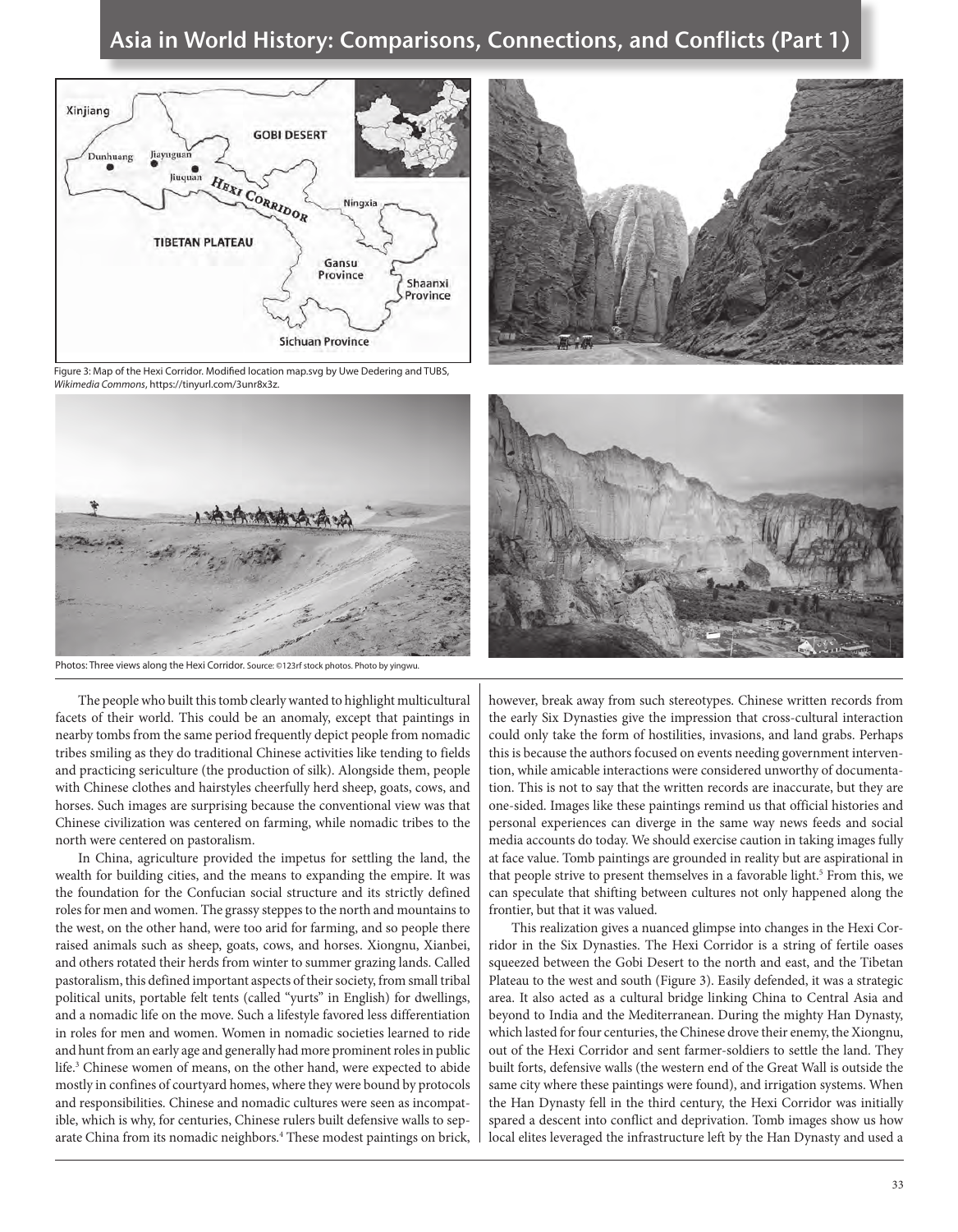

Figure 4: Ewer with mythological scenes, silver with gilt decoration, from ancient Bactria (present-day Afghanistan), fifth-sixth century, found in the tomb of Li Xian (sixth century) in Ningxia Hui Autonomous Region, China. Copyright and collection of the Ningxia Hui Autonomous Region Guyuan Museum. From Annette L. Juliano and Judith A. Lerner, *Monks and Merchants: Silk Road Treasures from Northwest China,* no. 31. Reproduction courtesy of the Ningxia Hui Autonomous Region Guyuan Museum. Excavation report: *Wenwu*, no. 11 (1985): 1-20.

multicultural approach to navigate changes brought by incoming waves of refugees from China, nomads from the north, and newcomers, like Sogdians, from regions to the west.<sup>6</sup>

Later in the Six Dynasties, from the fifth to sixth centuries, the Hexi Corridor and larger northwest frontier endured increasing conflict as nomadic tribes and Chinese warlords founded competing dynasties and kingdoms. But objects from this time show that the appeal of cultural interaction did not wane. Chinese people fervently embraced foreign goods, materials, and motifs. Material culture tells us about complex trade routes, interactions, and a growing taste for the exotic.

With a dazzling montage of motifs and designs, this pitcher is a case in point (Figure 4). A vessel of this shape, with a spout, narrow neck, full body, and curved handle, is called a "ewer." This one was excavated from the tomb of Li Xian (lee see-an), who lived in the sixth century. Li was a Chinese official who had served as the governor of Dunhuang (dune-who-ahng) in the far west of the Hexi Corridor, though he was buried in neighboring Ningxia (nee-ing-see-ah). While valuable goods were routinely buried in Chinese tombs, this ewer is particularly curious.

First of all, ewers are not common in China. The shape was prevalent in Ancient Greece and Rome, and later became popular in the Sasanian Empire (224–651) around present-day Iran. Though its proportions mimic Sasanian counterparts, other details indicate that this piece was manufactured elsewhere. The parallel concave lines around the neck and foot, a pattern called "fluting," derives from ancient Greek designs. The miniature human head on the top of the handle looks Hellenistic, with prominent facial features and short hair peeking out from under the helmet.7 The rows of bead-like silver balls encircling the neck and foot derive from the "pearl roundel," a Sasanian motif that enjoyed broad appeal across Central Asia.

The ewer is made of silver and gilt (gold powder that is melted to form a thin coating). Silver and gold were not traditionally prized in China.8 (Instead, value was placed on bronze, which was used to make ritual vessels, and jade, which had subtle qualities that aligned with Confucian values.) Here, the gold on the background draws our attention to the figures that parade around the belly of the vessel.

Altogether, there are six figures arranged as three pairs, each with a man and woman facing one another. Someone who knows Greek mythology might figure out that the ewer tells the story of the Trojan War, beginning with the Judgment of Paris, when the Trojan prince, Paris, had to select the winner in a beauty contest among the goddesses. On the left of the ewer, he bestows the prize, a golden apple, on the goddess of love, Aphrodite. Except here, he holds two apples. The picture-story has other mistakes, too. The figure on the right is probably Menelaus, the husband of Paris's lover, Helen, reclaiming her after the war. With one hand, he reaches for his wife. With the other, he clasps a circular Greek shield by the rim—not from its back, as a soldier would. The craftsperson who made the ewer did not seem to understand or care about the details of the famous story or the basic mechanisms of weaponry.

Looking at other decorations raises suspicions about the ewer's origins. It seems glamorous at first glance, but details such as the triangles above the figures look uneven. The head on the handle is there so that someone can push their thumb against it as they tip the vessel to pour out wine. Aesthetically, however, it floats without meaning, while the handle melts inexplicably into two camel heads where it attaches to the top and bottom of the belly. Even the figures crowd together, and their bodies are awkward and paunchy.

The mistakes and hodgepodge motifs have led scholars to conclude that the ewer was probably made in the fifth or sixth century in Bactria, a region in what today is Afghanistan.9 Alexander the Great invaded the region in the fourth century BCE and left a legacy of Hellenistic influence. The fact that this ewer was found in a tomb in northwest China as part of a hoard of valuable goods from afar suggests there was a strong market for exotica in the Six Dynasties. The craftsperson who created the ewer did not need to be mindful of details because it was bound for a trade caravan heading east, where its value would be in its novelty and admirers would not mind its defects.

This ewer and Li's taste for exotica indicate growing enthusiasm for silver and gold objects in the Six Dynasties, along with interest in learning metalworking techniques from Central and South Asia.10 These included the use of gilt, granulation (using rows of teeny golden balls as decoration), and repoussé (hammering out a design from the inside of a vessel). The widespread discovery of such objects from Six Dynasties China raises other questions: How did these objects get there? Who brought them from Central Asia to Chinese markets? And who taught Chinese artisans foreign metalworking techniques so that they could replicate such works?

Many people were engaged in long-distance trade, but no one dominated the Eurasian networks like the Sogdians, an Indo-Iranian people from Sogdiana in present-day Uzbekistan and Tajikistan. Sogdiana was not a country but a collection of city-states. Militarily, Sogdiana was weak and subject to neighboring empires. But the Sogdians were exceptionally adept at languages and diplomacy. They negotiated treaties and brokered deals between great powers like the Byzantine Empire, the Turks (nomads who controlled the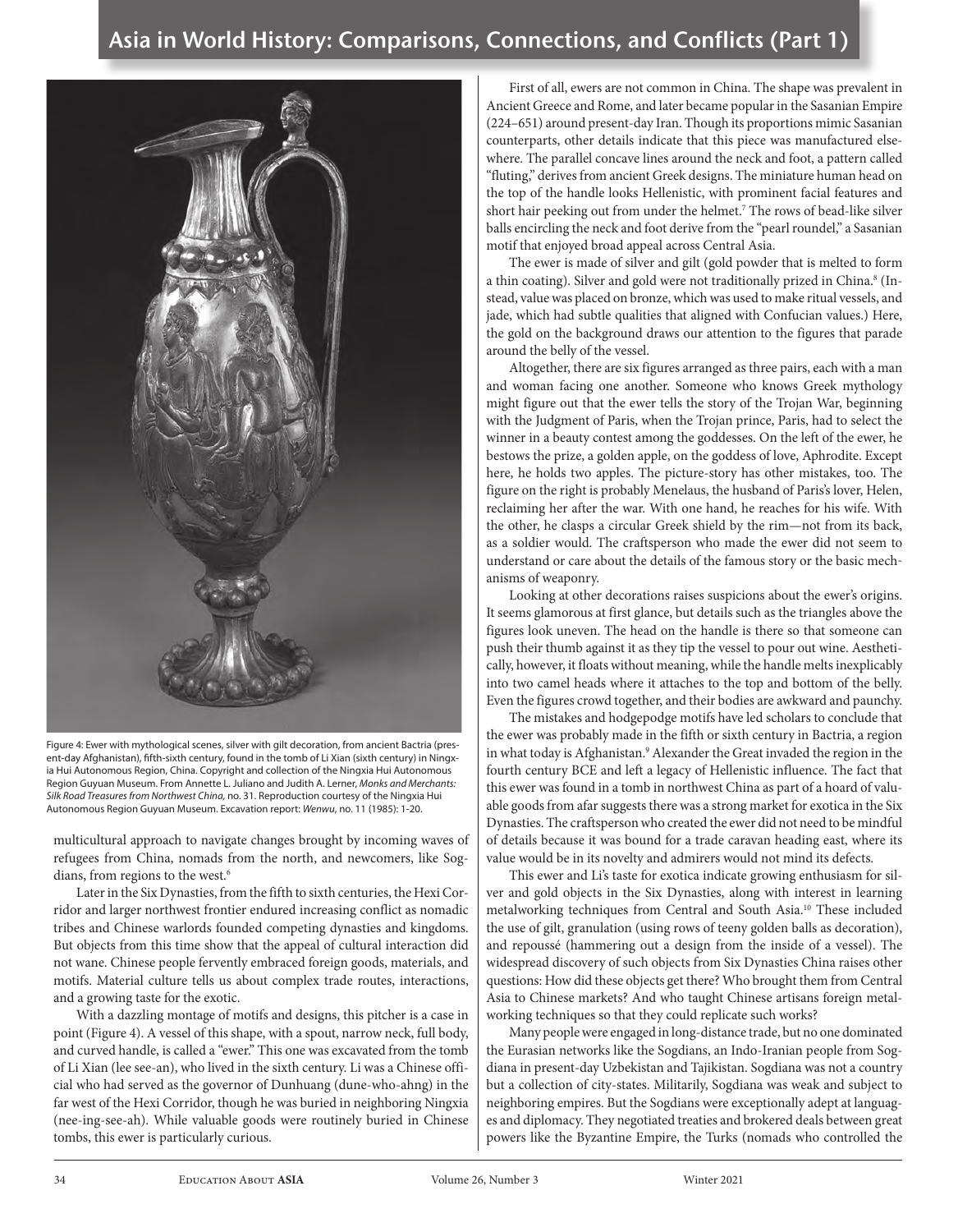

Photos of the relief carvings and drawing of the funerary couch. China, Northern Dynasties, Sui period. Late sixth to early seventh centuries. White marble with pigments and gold. Source: The Miho Museum website at https://tinyurl.com/8b3v3xjk.

north part of Central Asia in the sixth and seventh centuries), and China's Tang Dynasty (618–907). The Sogdians also accumulated immense wealth trading horses and silks among these powers.<sup>11</sup>

Commerce occupied a high place in Sogdian society. According to Chinese records, the Sogdians started learning to read as small children and then studied business.<sup>12</sup> In pursuing trade, they organized expansive networks and founded communities far from home, including in China. These communities could be found along the frontier at places, like Dunhuang, and in China's interior, like the capital cities of Luoyang (lew-oh-yang) and Chang'an.

From the middle of the Six Dynasties to the middle of the Tang Dynasty (from the fourth through eighth centuries), the Sogdians were a visible and

vibrant part of Chinese cities. Their communities each had a headman called a *sabao* (sah-bow). Their cultural practices amazed and delighted people. Sogdian dances, such as the Sogdian whirl and the Sogdian bounce, were the rage throughout China, and one can see them pictured in numerous artworks and immortalized in poems. Most Sogdians practiced Zoroastrianism, worshipping Ahura Mazda, the sun god. They considered fire sacred, and Chinese citizens would gather at local Sogdian temples to witness the fire jumping performances that accompanied Sogdian New Year celebrations.

The Sogdians in China introduced new technologies, participated in politics, and spread new ideas. Many Sogdians were master artisans and introduced advanced techniques in metalwork, bridge building, glassblowing, and textile weaving, which influenced and revitalized Chinese crafts and industries.13 Sogdians even served in the highest levels of Chinese government and ap-



Figure 5 Panel from the Miho Funerary Couch, carved and painted stone, fifth-sixth century. Miho Museum, Shigaraki, Japan. Photo courtesy of the Miho Museum.

plied their linguistic skills to the translation of significant Buddhist texts into Chinese.

And then, in the eighth century, Sogdians and their language all but disappeared from China and Sogdiana. In China, a Sogdian-Turk named An Lushan (an-lew-shan), a high-ranking general in the Tang army and a favorite of the emperor, led a rebellion and invaded Chang'an. The emperor fled for his life, and it took the Tang more than a decade to reclaim the capital. When they did, they initiated a pogrom against Sogdians. Many Sogdians were killed, and others disguised or hid their ethnicity. In the same century, Sogdiana was conquered by invading Islamic armies. The Sogdian language,

> once spoken across Central Asia, fell silent, and the Sogdians, once prevalent in China, dropped out of view.

> Evidence about the Sogdians' influence has only surfaced over the past hundred or so years. In 1907, the Hungarian-British archaeologist and scholar Aurel Stein discovered a mailbag containing eight letters in an abandoned watchtower outside Dunhuang. Scholars were astounded to find that the writing was Sogdian, a language no one had seen or heard for centuries. Through great effort, the letters were translated, and for decades they were the only surviving examples of the language. In the 1930s, a trove of nearly 100 documents dated to the eighth century was discovered in the ruins of a fortress in Tajikistan. These written records have interesting details about Sogdian culture and historical events, but recent discoveries of material culture are

A Tang Dynasty Chinese ceramic statuette of a Sogdian merchant riding on a Bactrian camel. Chinese Tang Dynasty (618–907). Source: Shanghai Museum, https://tinyurl.com/b853zw35.